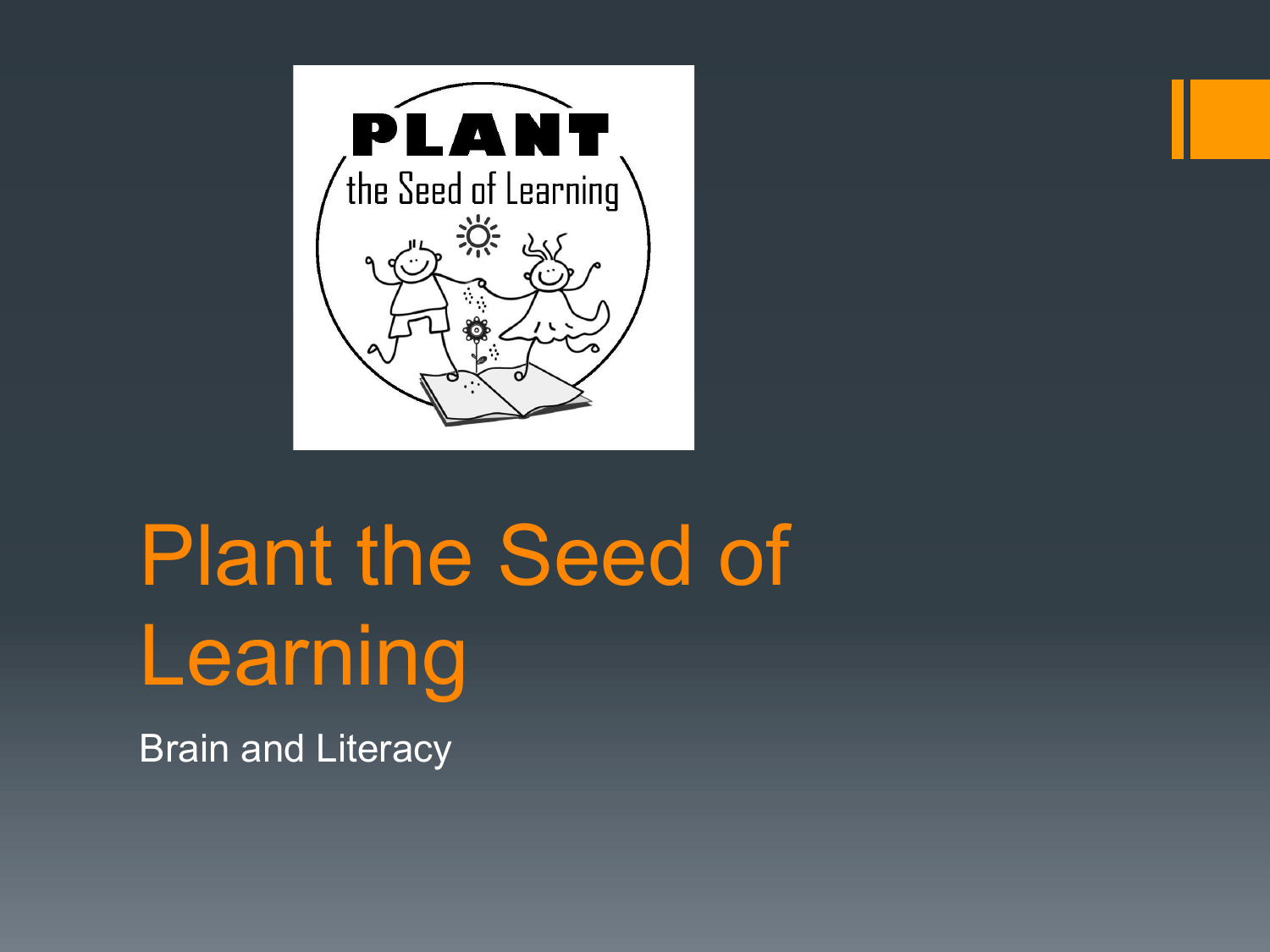

- **Brain Review**
- Emergent Literacy- What is it? How can I prepare my child to be a life-long learner in literacy?
- **Beyond Bedtime Stories**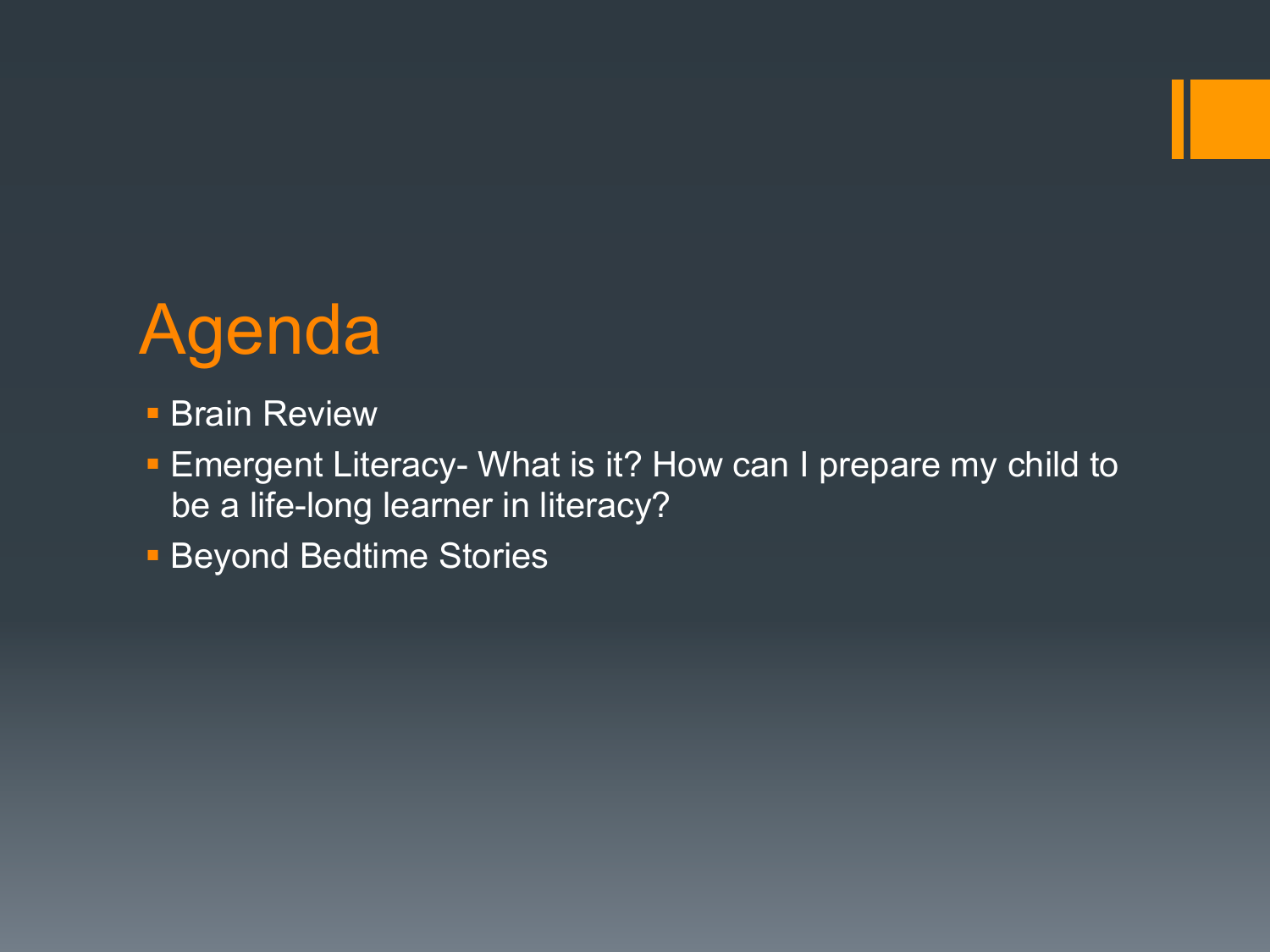#### In the Past

§ Scientists thought the brain's development was determined genetically and followed a predetermined pathway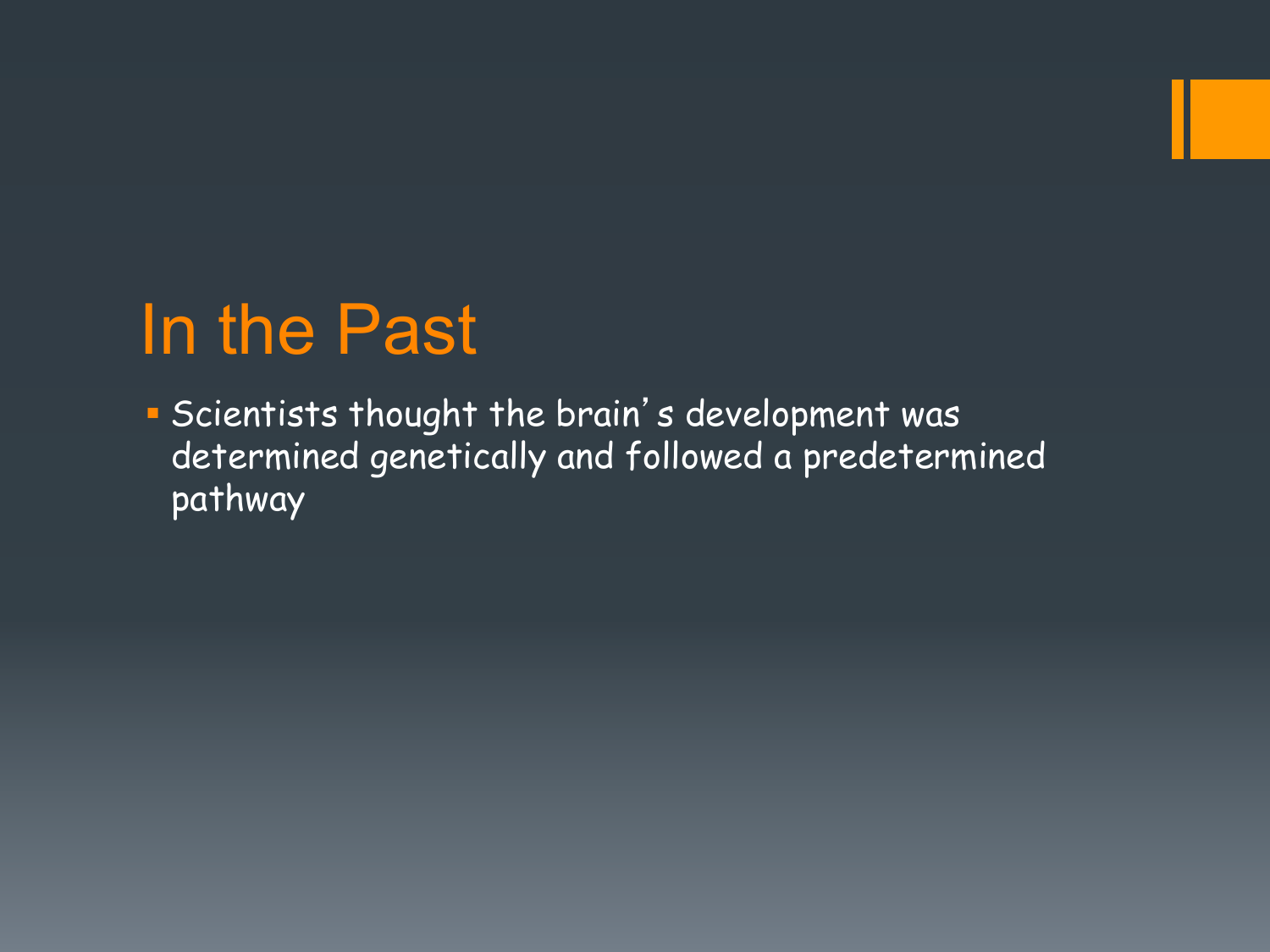#### Outside Influences that Help Wire the Brain

- § The scent of the mother's skin (smell)
- **The father's voice (hearing)**
- **Seeing a face or brightly colored toy (vision)**
- **The feel of a hand gently caressing (touch)**
- § Drinking milk (taste)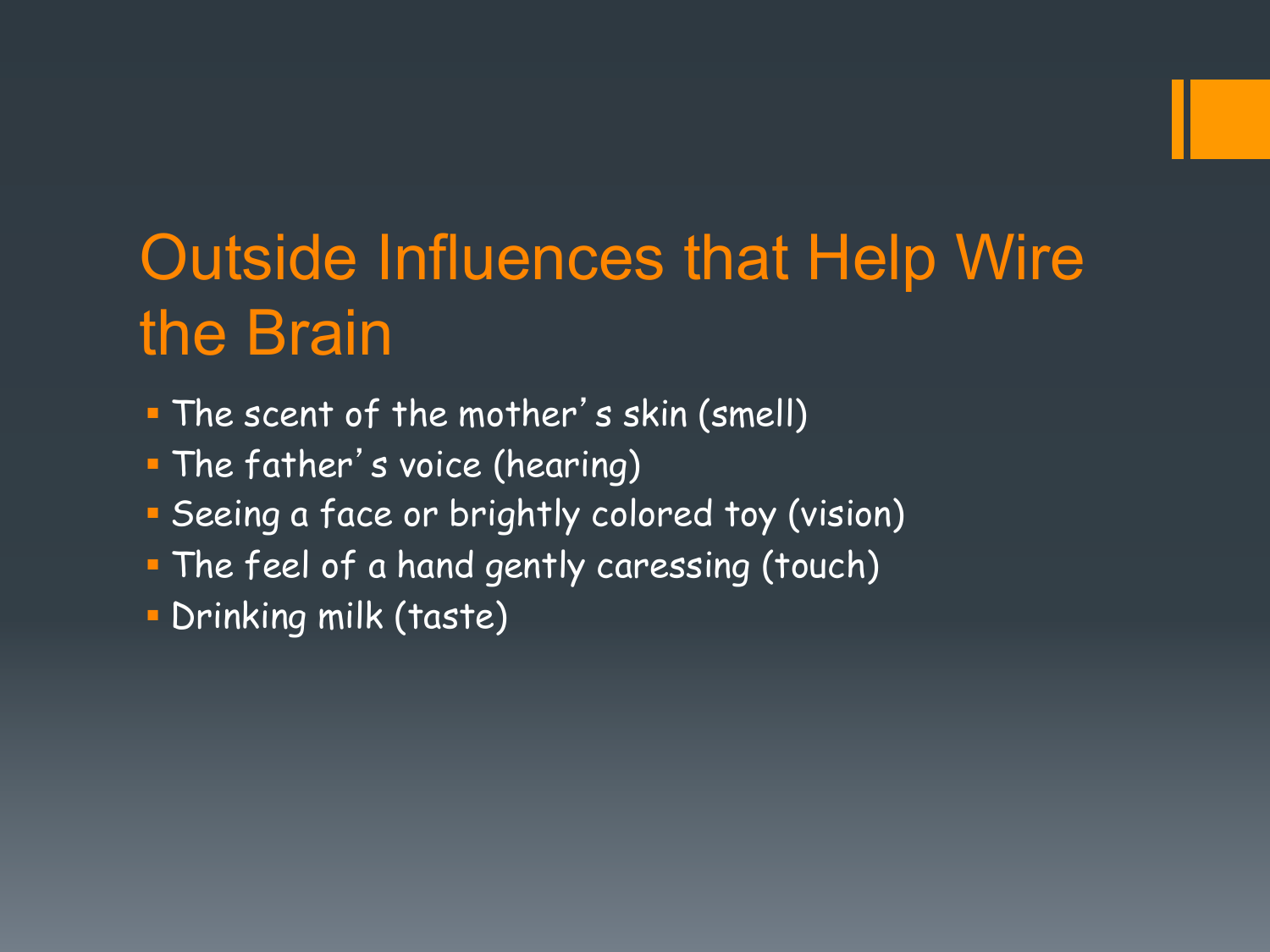#### Neurons and Connections

§ Neurons mature when axons send messages and dendrites

receive them to form synapses

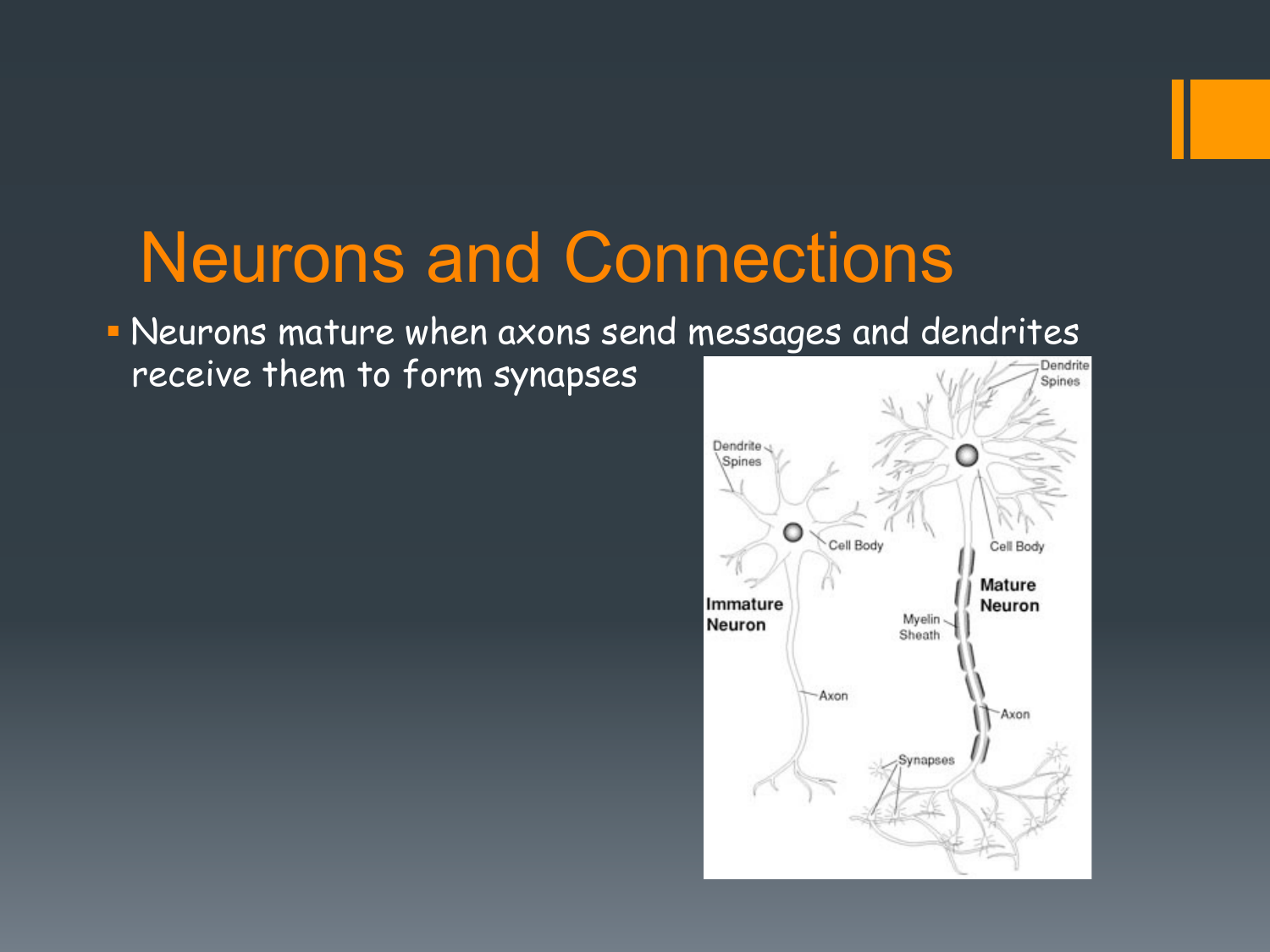#### From Birth to Three

- Brain can create more Synapses than it needs
- § The Synapses that are used a lot become permanent
- § The Synapses that are not used frequently are eliminated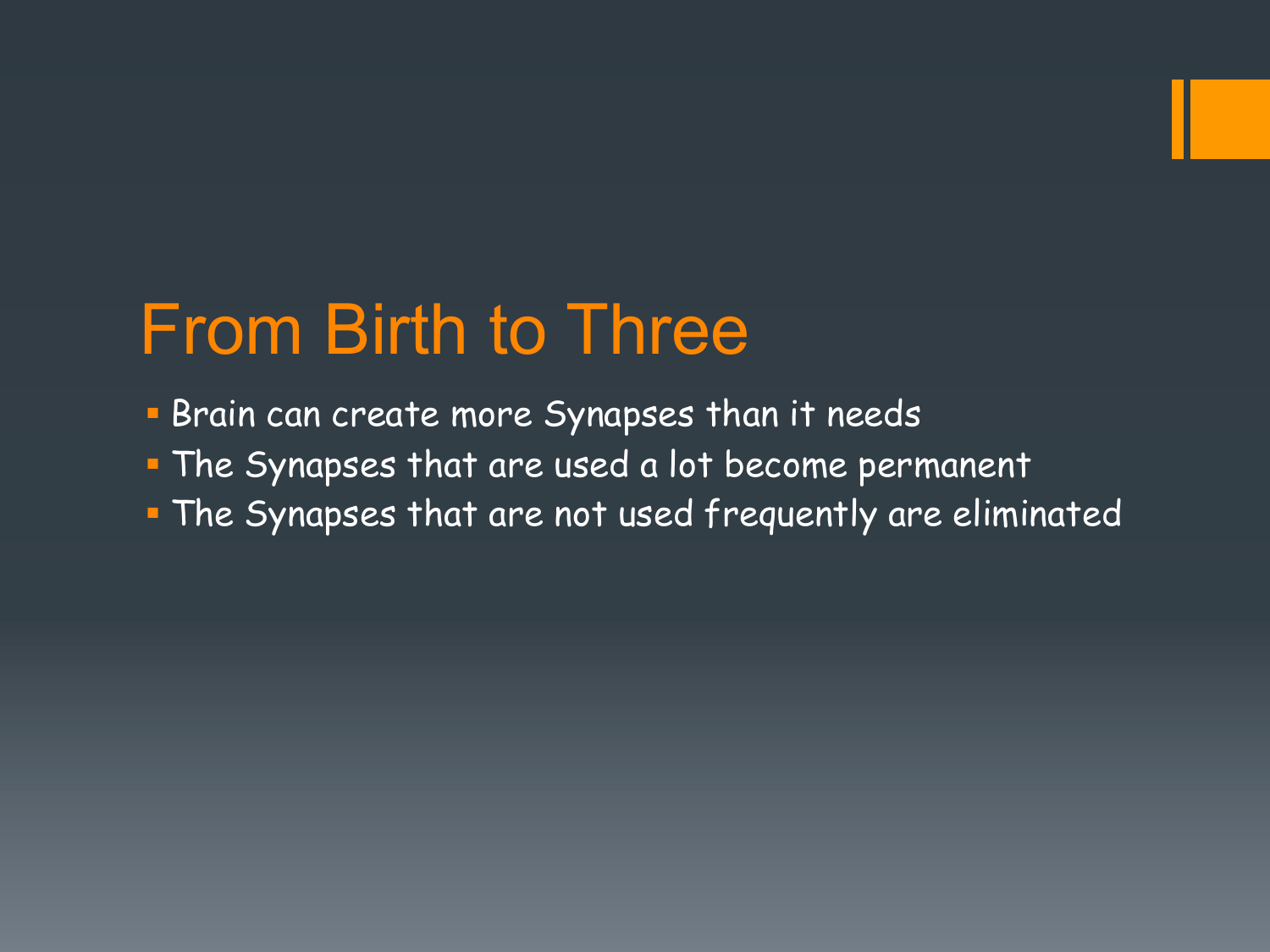

2 Years

Adul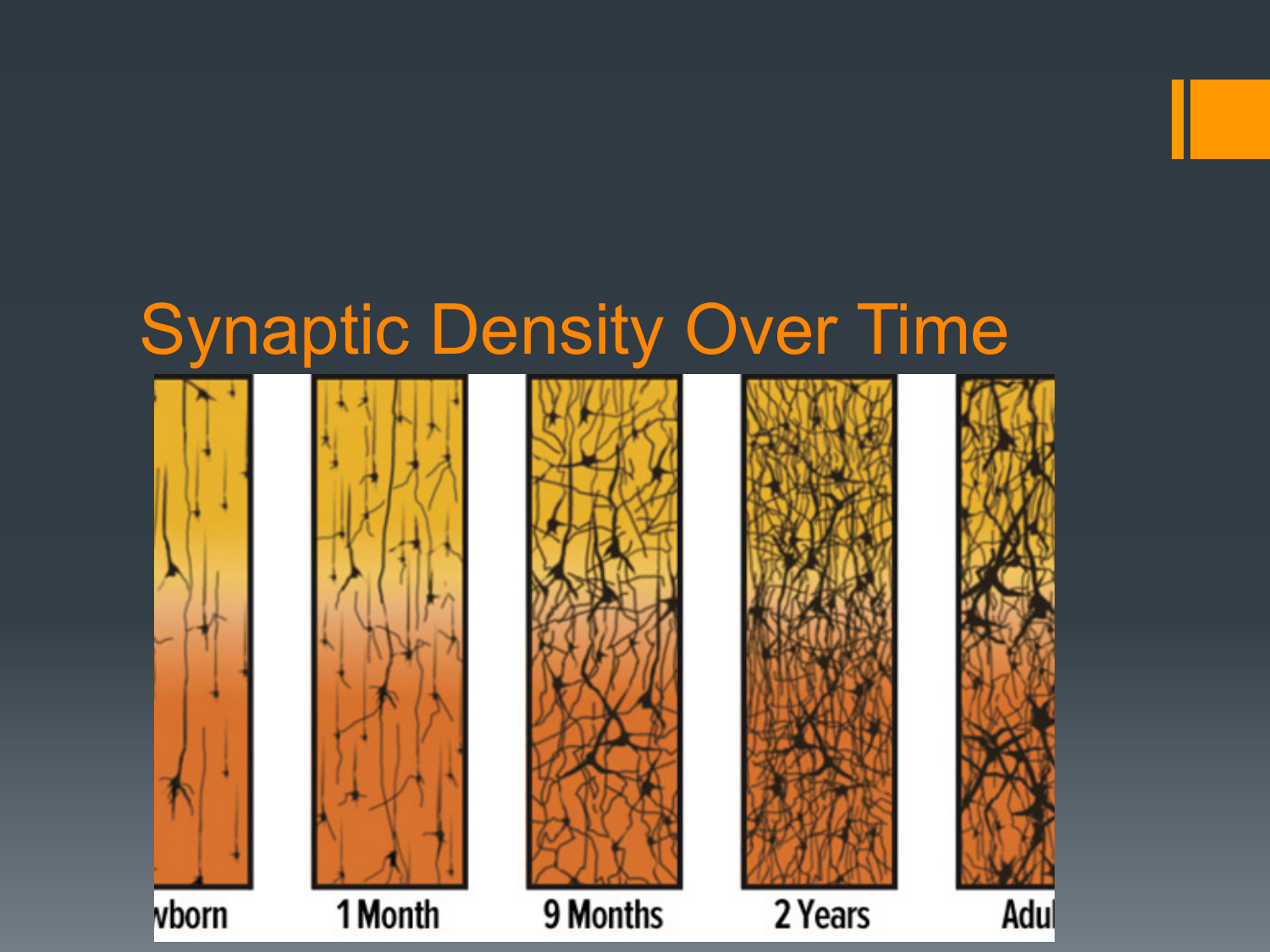#### The Nurture of Early Brain Development

- Conversation
- Safety
- § Love
- Stimulating Environment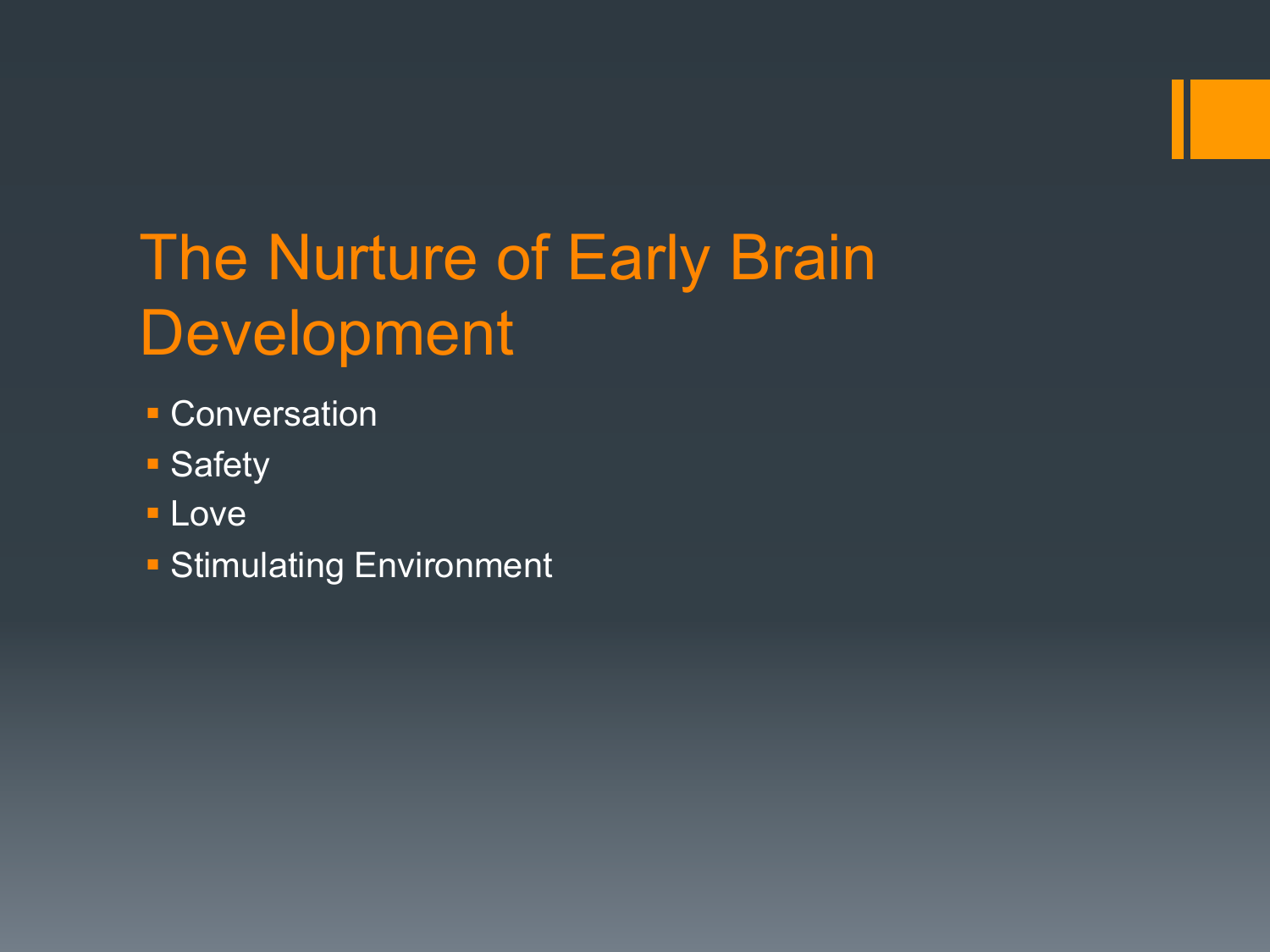#### The Science of Early Childhood Development

- **E** Healthy development of young children in the early years of life provides a foundation for learning- Jack P. Shonkoff, professor at the Harvard Graduate School of Education.
- **E** "When we talk about preparing children to succeed in school, we cannot separate cognitive development from social and emotional development. You can't have one without the other"- Shonkoff
- **A** young child's brain is shaped by his experiences. Interactions with adults, both positive and negative, affect the development of a child's brain.- Shonkoff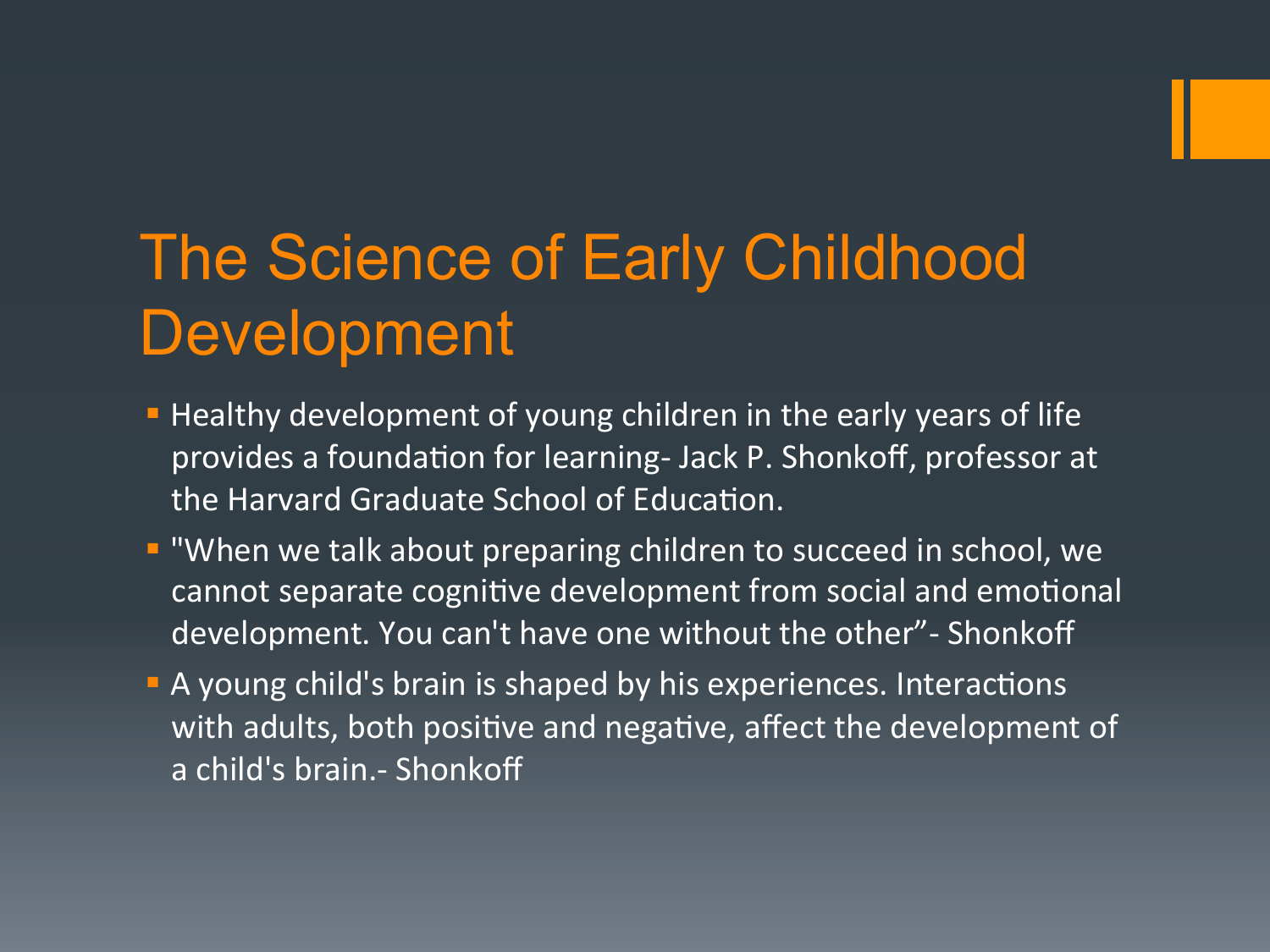## Literacy for Life

- **Example 2** Literacy for life begins with early reading. Research shows reading to young children stimulates brain development, lays the foundation for language and literacy, and prepares children for academic success.
- **Emergent literacy** refers to the point in children's development before they can read on their own or write text that others can read. This concept assumes that literacy begins at birth. Children are always becoming readers and writers.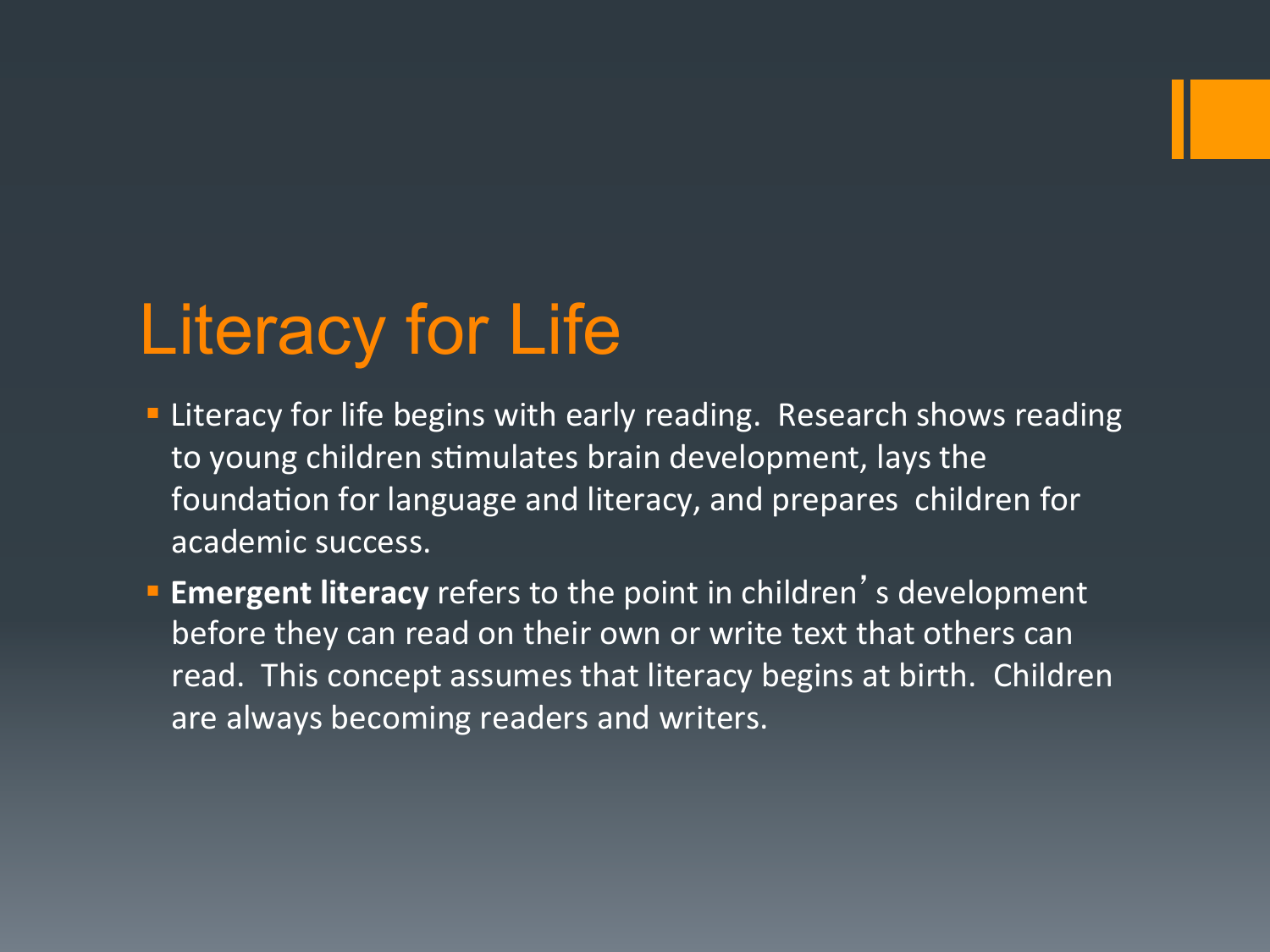## What to Read with Young Children

- Board books and touch and feel books.
- **Books that allow you to build your child's vocabulary (point and find).**
- **Books with large photos.**
- **E** Books that interest your child (the one they want to hear over and over).

#### What to Do

- **Encourage children to participate as you read. Point and find** characters and objects.
- **Don't rush the story or feel that you have to finish it in one sitting.**
- **Use a variety of activities for stimulation.**